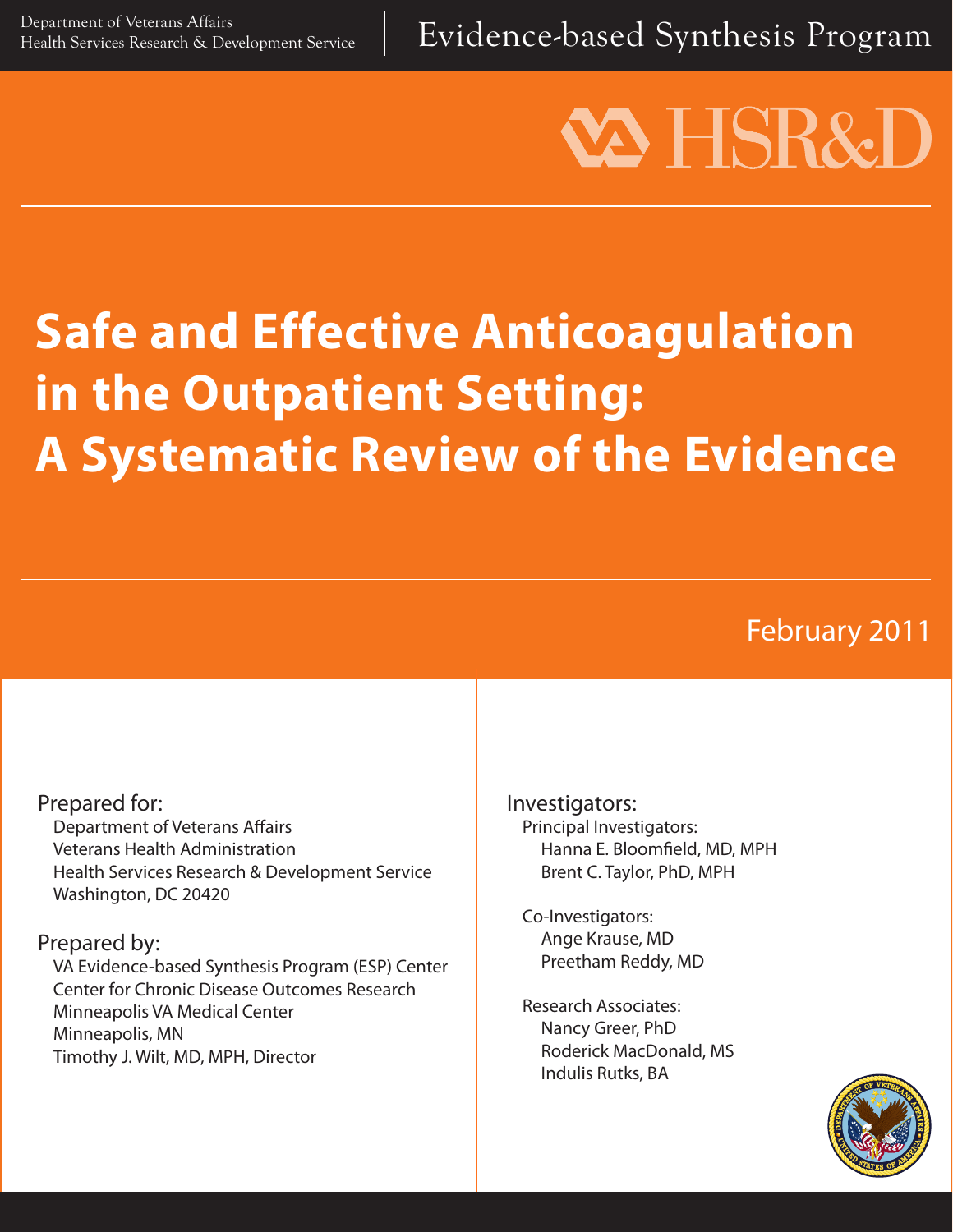## **PREFACE**

Health Services Research & Development Service's (HSR&D's) Evidence-based Synthesis Program (ESP) was established to provide timely and accurate syntheses of targeted healthcare topics of particular importance to Veterans Affairs (VA) managers and policymakers, as they work to improve the health and healthcare of Veterans. The ESP disseminates these reports throughout VA.

HSR&D provides funding for four ESP Centers and each Center has an active VA affiliation. The ESP Centers generate evidence syntheses on important clinical practice topics, and these reports help:

- develop clinical policies informed by evidence,
- guide the implementation of effective services to improve patient outcomes and to support VA clinical practice guidelines and performance measures, and
- set the direction for future research to address gaps in clinical knowledge.

In 2009, the ESP Coordinating Center was created to expand the capacity of HSR&D Central Office and the four ESP sites by developing and maintaining program processes. In addition, the Center established a Steering Committee comprised of HSR&D field-based investigators, VA Patient Care Services, Office of Quality and Performance, and Veterans Integrated Service Networks (VISN) Clinical Management Officers. The Steering Committee provides program oversight, guides strategic planning, coordinates dissemination activities, and develops collaborations with VA leadership to identify new ESP topics of importance to Veterans and the VA healthcare system.

Comments on this evidence report are welcome and can be sent to Nicole Floyd, ESP Coordinating Center Program Manager, at nicole.floyd@va.gov.

**Recommended citation:** Bloomfield HE, Taylor BC, Krause A, Reddy P, Greer N, MacDonald R, Rutks, I, Wilt, T. Safe and Effective Anticoagulation in the Outpatient Setting: A Systematic Review of the Evidence. VA-ESP Project #09-009; 2011

This report is based on research conducted by the Evidence-based Synthesis Program (ESP) Center located at the Minneapolis VA Medical Center, Minneapolis, MN funded by the Department of Veterans Affairs, Veterans Health Administration, Office of Research and Development, Health Services Research and Development. The findings and conclusions in this document are those of the author(s) who are responsible for its contents; the findings and conclusions do not necessarily represent the views of the Department of Veterans Affairs or the United States government. Therefore, no statement in this article should be construed as an official position of the Department of Veterans Affairs. No investigators have any affiliations or financial involvement (e.g., employment, consultancies, honoraria, stock ownership or options, expert testimony, grants or patents received or pending, or royalties) that conflict with material presented in the report.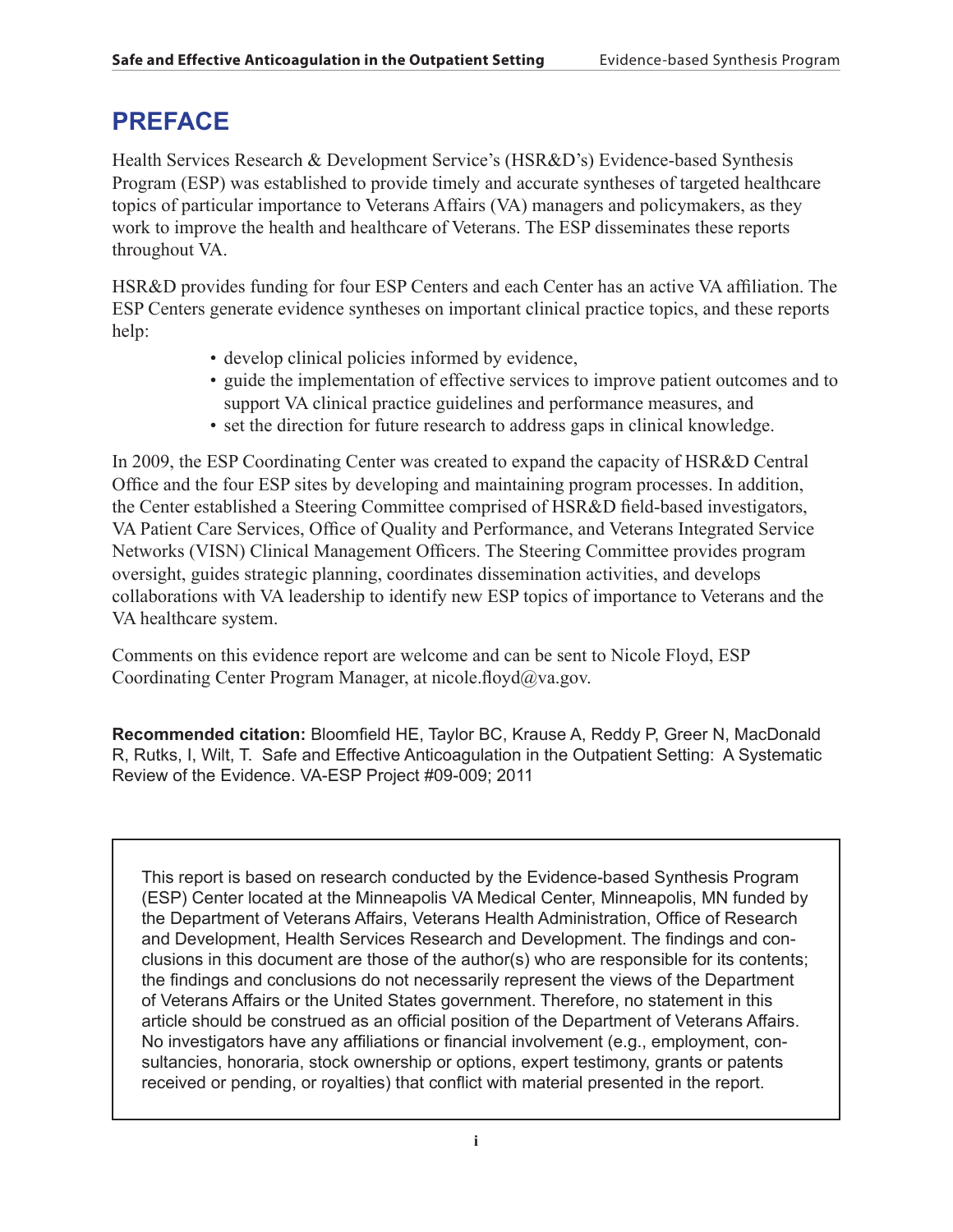### **EXECUTIVE SUMMARY**

#### **BACKGROUND**

Long term anticoagulation with Vitamin K antagonists (e.g., warfarin) has been shown to reduce major thromboembolic complications in patients with many common chronic conditions, including atrial fibrillation, history of deep vein thrombosis and pulmonary embolism, and mechanical heart valves. However, Vitamin K antagonists have a very narrow therapeutic window requiring frequent laboratory monitoring to ensure that patients are neither excessively anti-coagulated, which increases the risk for bleeding, or under anti-coagulated, which increases the risk for thromboembolism. Laboratory monitoring consists of measuring the blood's tendency to clot with a test known as the International Normalized Ratio (INR), usually performed every 4-6 weeks. Dosage adjustments are then based on these results.

Since management of long term oral anticoagulation requires frequent testing and dose adjustment, anticoagulation clinics (ACC) have been developed to streamline and standardize this care. Typically run by specially trained nurses or pharmacists, these clinics provide intense patient education and timely follow-up of INR results, use algorithms for dose adjustments, and are easily accessible to patients between visits. More recently, portable devices have become available that are able to accurately measure the INR with a drop of capillary blood. This means that patients can now test themselves at home and either call in the result to their provider who suggests dosage adjustments (known as patient self testing, PST) or adjust their dose of medication themselves (known as patient self management, PSM).

It should be noted that new anticoagulants which may offer the same clinical efficacy and safety profile as warfarin with considerable less monitoring are currently being evaluated for the US market. Final FDA approval of these products may significantly alter the standard for anticoagulation therapy and subsequent monitoring.

#### **OBJECTIVES**

The primary objectives of this systematic review were to: 1. Determine whether specialized anticoagulation clinics (ACC) are more effective and safer than care in non-specialized clinics (e.g., primary care clinics, physician offices) for management of long- term anticoagulation in adults; 2. Determine whether patient self testing (PST), either alone or in combination with patient self management (PSM), is more effective and safer than standard care; and 3. Identify the risk factors for serious bleeding in patients on chronic anticoagulant therapy.

#### **METHODS**

We searched OVID MEDLINE for relevant articles published in peer-reviewed journals from 1997 to March, 2010 (October, 2010 for Key Question 2) that involved an outpatient, adult population receiving chronic anti-coagulation therapy. We excluded non-English publications and case series, case reports, qualitative reports, narrative reviews, and editorials or letters. Full-text versions of potentially relevant articles were obtained for further review and trained researchers extracted data from articles that met inclusion criteria. The quality of the individual randomized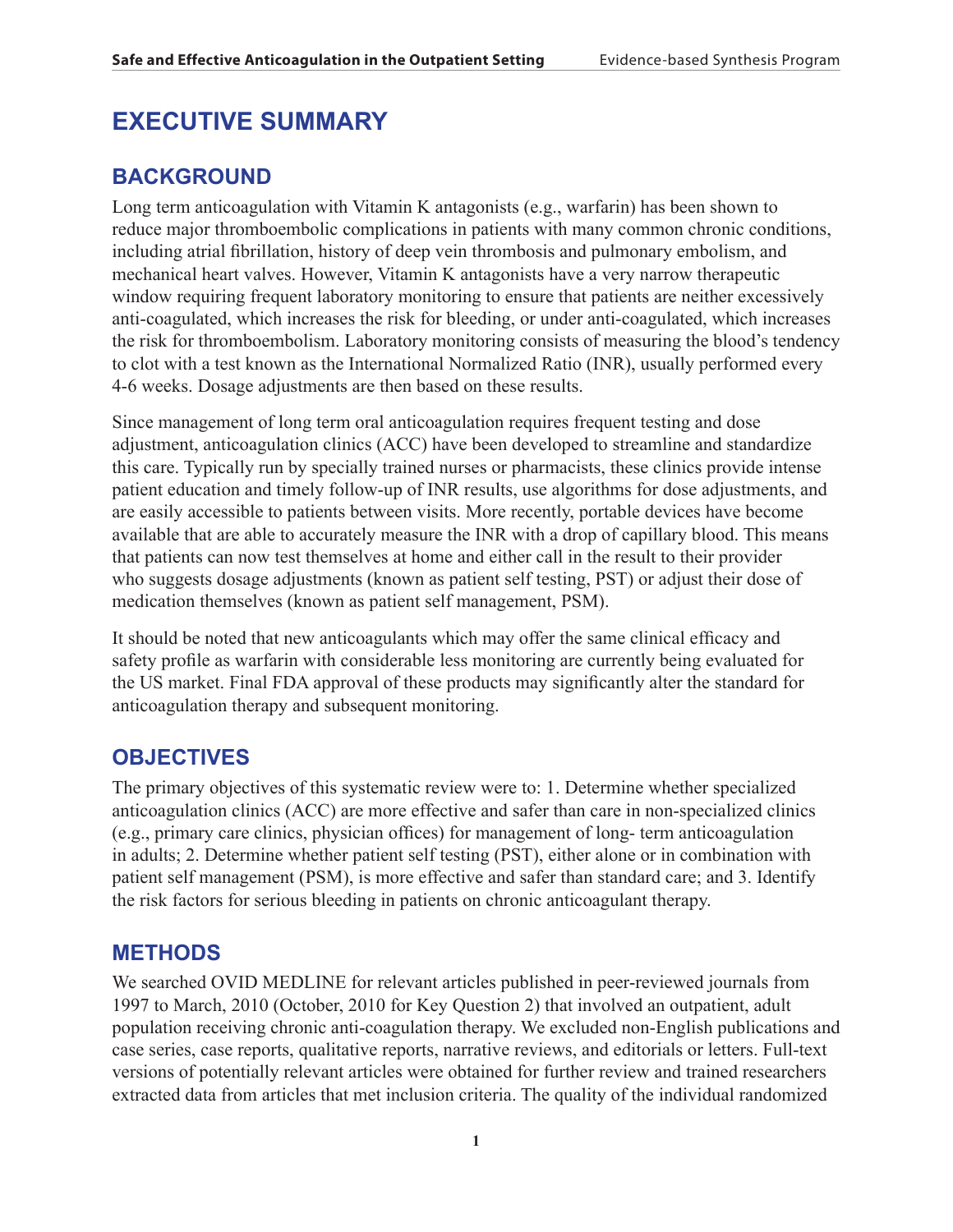studies was assessed by standard criteria. Analyses of pooled data using a DerSimonian and Laird random-effects model were conducted for outcomes in Key Question 1. Due to low event rates for several clinical outcomes, Peto odds ratios (a fixed-effects model) were calculated for outcomes in Key Question 2.

#### **RESULTS**

#### **Key Question 1**

#### **For management of long-term outpatient anticoagulation in adults, are specialized anticoagulation clinics (ACC) more effective and safer than care in non-specialized clinics (e.g., primary care clinics, physician offices)?**

#### *Overview of Included Studies*

We identified a total of 11 articles reporting on 3 randomized clinical trials (RCTs) and 8 cohort studies that met all inclusion criteria. A total of 722 subjects were enrolled in the 3 RCTs which were conducted in the US, China, and Canada. The mean age of subjects enrolled in the RCTs was 68 years (range of study means 59 to 76). A total of 12,768 subjects were included in the 8 observational studies. The mean age of subjects enrolled in the cohort studies was 69 years (range of study means, 57 to 74). Five of the 8 cohort studies were conducted in the US and 3 in other countries. Three studies were prospective and 5 were retrospective cohort studies.

#### *Clinical outcomes in the RCTs*

Rates of all-cause mortality, major thromboembolic events, and major bleeding did not differ significantly between the two treatment arms in any of the 3 RCTs. In the pooled analysis, there were 5 deaths in the ACC group and 6 in the Usual Care (UC) group, all from a single study (RR: 0.81, 95%CI: 0.25 to 2.58); 6 major bleeding events in the ACC patients and 8 in UC patients (RR: 1.05, 95%CI: 0.36 to 3.12); 11 major thromboembolic events in the ACC and 14 in the UC patients (RR: 1.29, 95%CI: 0.59 to 2.81).

The pooled weighted mean of percent time within therapeutic range (%TTR) for patients randomized to ACC was 59.9% (range of means 56-64%), only slightly higher than the 56.3% (range of means 52 to 59%) for the patients randomized to UC, for a weighted mean difference of 3.6% (range of mean differences, 3.3 to 5%).

#### *Clinical Outcomes in the Cohort Studies*

In the one study reporting all-cause mortality there was no significant difference between ACC and UC. In the 4 studies reporting major thromboembolic events, 1 reported a significantly higher incidence in UC, 1 a significantly higher incidence in ACC, and in 2 studies, p values were not reported. The incidence of major bleeding events was reported in 5 studies and was significantly higher in UC in 1, and not significantly different between groups in 1. Significance testing was not included for the 3 other studies that reported this outcome. We were unable to pool major clinical outcomes because outcomes were reported as number of events in only 2 of the 8 studies; the other studies reported events per patient- or treatment-year.

The pooled weighted mean of %TTR for the 4 studies reporting this metric, was 63.5% for the intervention groups and 53.5% for the control groups, for a weighted mean difference of 10%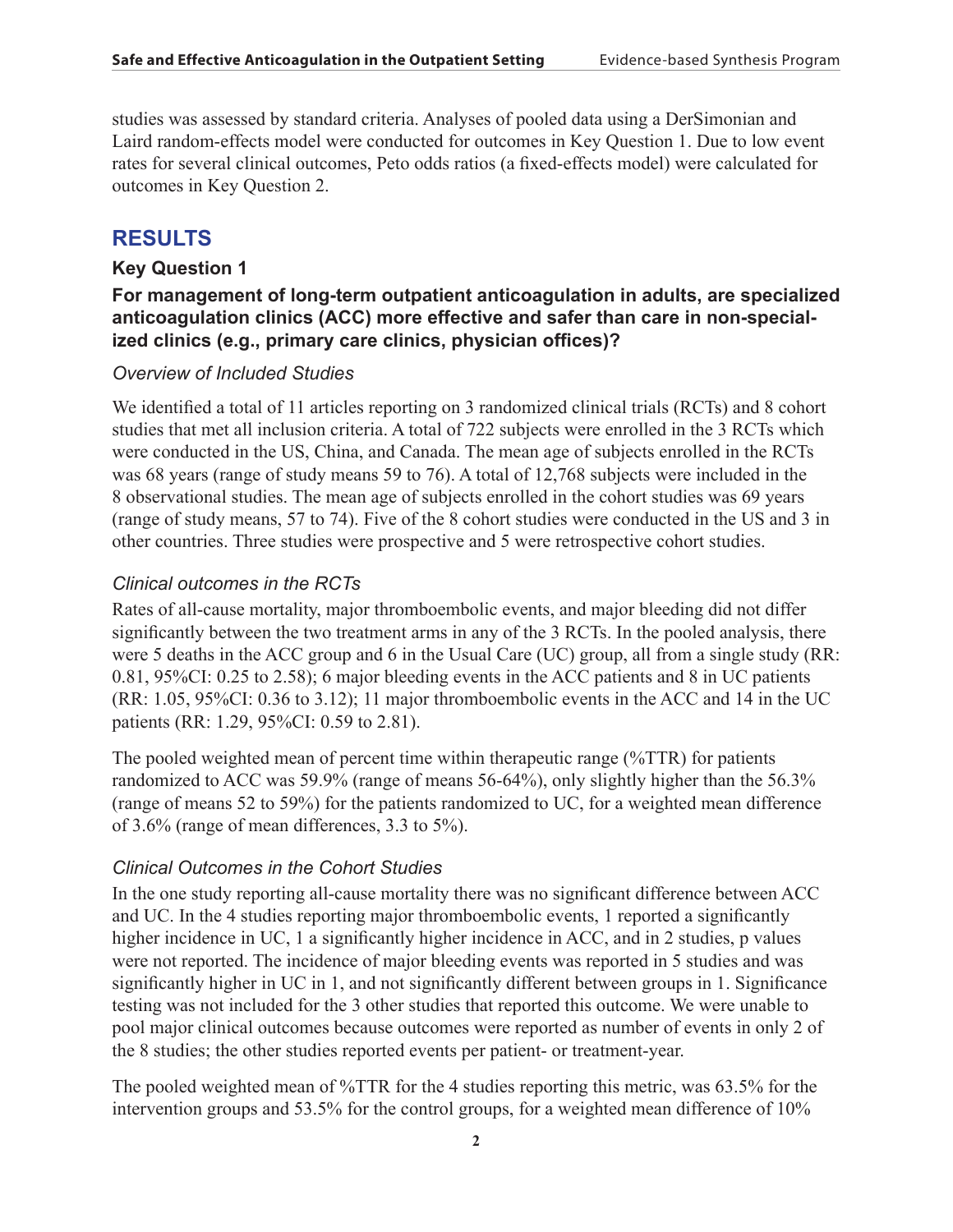(range of mean differences, 4.3 to 26%).

#### *Conclusion and Recommendation*

Evidence for the safety and efficacy of ACC is limited but overall suggests that care provided within ACC may lead to better quality anticoagulation control as measured by time in therapeutic range. There is insufficient evidence to conclude that ACC care leads to fewer deaths, thromboembolic events, or major bleeding events than care provided in usual care settings such as primary care clinics. Results from two studies suggest that patients like the convenience and enhanced service provided by these clinics. There is insufficient evidence for the VA to actively promote the implementation of ACCs.

#### **Key Question 2**

#### **Is Patient Self Testing (PST), either alone or in combination with Patient Self Management (PSM), more effective and safer than standard care delivered in either ACCs or non-specialized clinics?**

#### *Overview of Included Studies*

We identified a total of 27 references reporting on 22 distinct randomized clinical trials. Two studies were conducted in the US, 1 in Canada, and 19 in Europe. Duration of follow-up was less than 12 months in 13 studies and 12 or more months in 9. A total of 8413 subjects were included in the 22 trials, with individual trial sample sizes ranging from 50 to 2922. Five trials met all 4 quality indicators (allocation concealment, blinding, intention to treat analysis, and dropouts reported).

#### *Subjects*

The mean age of the subjects was 65 (range of study means 42 to 75 years). The percentage of patients screened who met preliminary eligibility criteria, successfully completed the training, and agreed to enter the study ranged from 10-69%. Among patients who were randomized, the percentage who continued with the intervention throughout the study period ranged from 64-98%.

#### *Interventions*

Evaluated interventions included PST only (i.e., dose adjustment made by the clinic) and PST/PSM (i.e., testing and dose adjustment made by patient). The patient self testing/self management intervention usually included 2-4 small group training sessions over several weeks. Training sessions typically included general information on anticoagulation, possible interactions with foods/medicines, how to use the INR testing machine, how to adjust the dose, how often to check INR, and when to call for help. The control group received anticoagulation management in an ACC in 11 of the trials, in a primary care or other physician office in 7 trials, and in multiple settings in 3 trials. The other trial compared PST to PSM without another control group.

#### *Clinical Outcomes*

There were 298 deaths in subjects randomized to PST/PSM intervention compared to 369 deaths in the control subjects (Peto OR: 0.74, 95%CI: 0.63 to 0.87, P=0.000),  $I^2=51\%$ ) The intervention group had 283 major bleeding events compared with 300 in the control group (Peto OR: 0.89, 95%CI: 0.75 to 1.05,  $P = 0.169$ ,  $I^2 = 2\%$ , There were 99 major thromboembolic events in the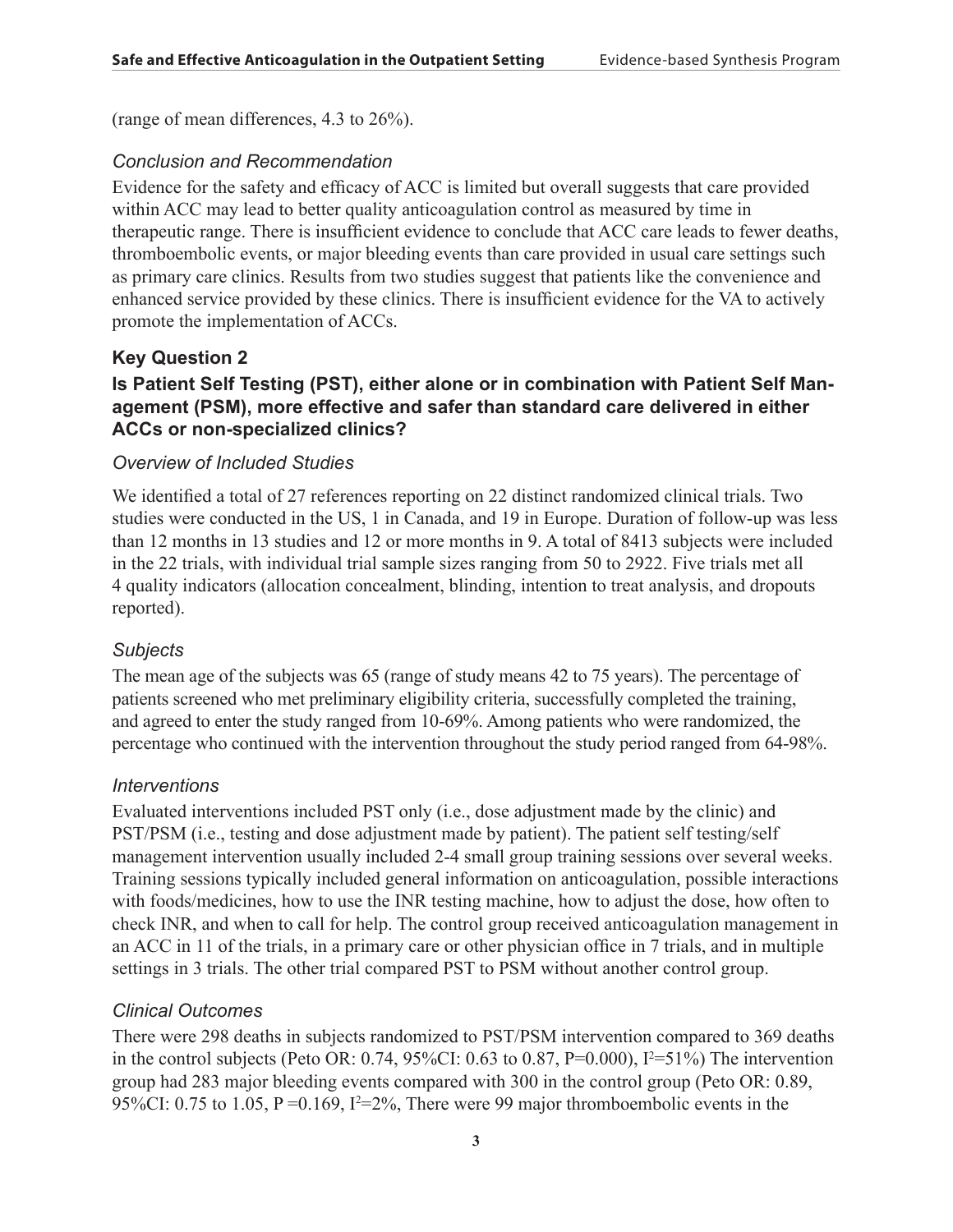intervention group compared with 149 in the control group (Peto OR 0.58, 95%CI: 0.45 to 0.75,  $P<0.000, I^2=27\%$ ).

The pooled weighted mean of time within therapeutic range for patients randomized to PST/PSM interventions was 66.1% (range of means 56-76.5%), which was not significantly different than the 61.9% (range of means 32 to 77%) for the patients randomized to usual care.

#### *The Home INR Study (THINRS)*

This trial is of particular interest since it was conducted in the Department of Veterans Affairs (VA) and is the largest trial to date comparing patient self-testing with usual care. The trial randomized 2,922 patients at 28 VA Medical Centers to high quality anticoagulation clinic management or patient self testing. The primary endpoint was time to first event: stroke, major bleed, or death. The time to event curves did not differ significantly between intervention groups for either the primary endpoint or any of its three individual components. Time in target range and patient satisfaction were significantly higher in the PST group.

#### *Conclusion and Recommendation*

This review indicates that compared to usual clinic care, patient self testing with or without self management is associated with significantly fewer deaths and thromboembolic events without any increase in bleeding complications, for a select group of motivated patients requiring long term anticoagulation with Vitamin K antagonists. It should be noted, however, that while the strength of evidence was moderate for the thromboembolism and bleeding, it was low for mortality. Whether this care model is cost-effective and can be implemented successfully in typical US health care settings requires further study.

#### **Key Question 3 What are the risk factors for serious bleeding in patients on chronic anticoagulant therapy?**

#### *Overview of Included Studies*

We identified a total of 35 articles representing 35 unique studies that provided evidence regarding the impact of various risk factors for predicting serious bleeding events. Each article provided a different set of reported risk factors, in a diverse range of patient populations, using different lengths of follow-up. These differences make statistical pooling of results unreliable, so the evidence is summarized in a narrative format.

#### *Subject Characteristics*

A total of 453,918 subjects were included in these studies. Studies ranged in size from a case control study with 26 cases to a large administrative database study of Medicare records that included 353,489 patients. Since any averages of patient characteristics across studies will be mostly driven by the few large administrative studies, the value of overall patient characteristics is somewhat limited. Most studies included primarily elderly populations with an average age of approximately 70 years.